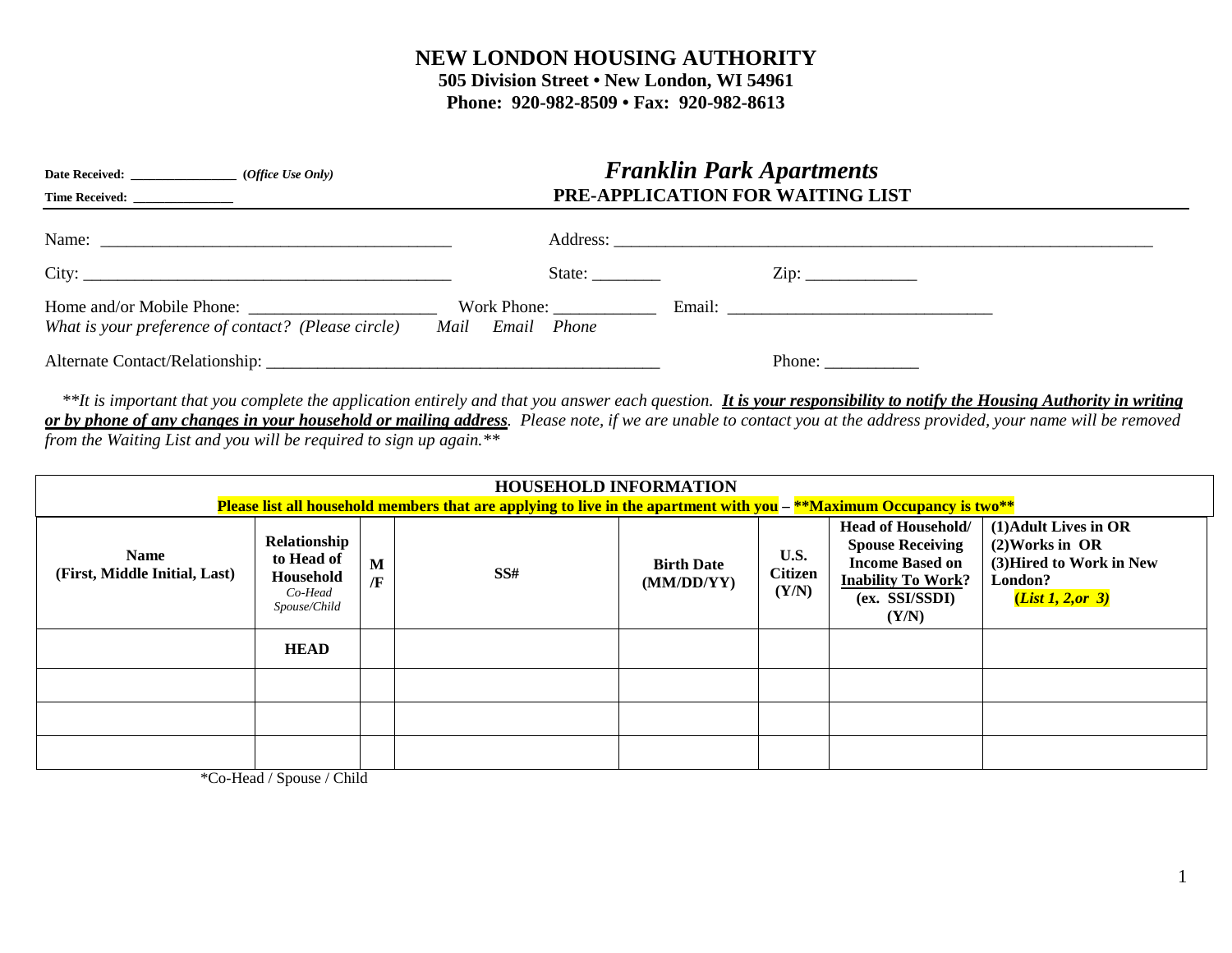## **NEW LONDON HOUSING AUTHORITY 505 Division Street • New London, WI 54961 Phone: 920-982-8509 • Fax: 920-982-8613**

| Are you a Veteran?<br>Y/N                                                                                                                                                                                 |
|-----------------------------------------------------------------------------------------------------------------------------------------------------------------------------------------------------------|
| Estimated Annual Household Income: \$<br><b>OR</b><br>Monthly Income: \$                                                                                                                                  |
| Hispanic $\Box$<br>Race: White/Non-Minority<br>Native American<br>African American<br>Asian    <br>Other $  \;  $<br>Choose not to answer $\Box$ You will not be discriminated against for not answering. |
| **When your name is reached on the Waiting List, documentation will be required for all marked preferences**                                                                                              |
| 1. Do you own a pet or Service Animal? Y/N                                                                                                                                                                |
| 2. Have you or anyone else named on this application been convicted OR are in the process of being convicted of a misdemeanor or felony? Y/N<br>If yes, please explain:                                   |
| 3. Have you or anyone else on this application been convicted OR are in the process of being convicted of dealing or manufacturing illegal drugs?<br>Y/N<br>If yes, please explain:                       |
| 4. Have you or anyone else named on this application ever been evicted from OR are in the process of being evicted from an apartment for any reason? Y/N<br>If yes, please explain:                       |
| 5. Have you or anyone else named on this application been convicted OR are in the process of being convicted of property damage? Y/N<br>If yes, please explain:                                           |
|                                                                                                                                                                                                           |

\_\_\_\_\_\_\_\_\_\_\_\_\_\_\_\_\_\_\_\_\_\_\_\_\_\_\_\_\_\_\_\_\_\_\_\_\_\_\_\_\_\_\_\_\_\_\_\_\_\_\_\_\_\_\_\_\_\_\_\_\_\_\_\_\_\_\_\_\_\_\_\_\_\_\_\_\_\_\_\_\_\_\_\_\_\_\_\_\_\_\_\_\_\_\_\_\_\_\_\_\_\_\_\_\_\_\_\_\_\_\_\_\_\_\_\_\_\_\_\_\_\_\_\_\_\_\_\_\_\_\_

6. **Do you or anyone else named on this application require a reasonable accommodation?****Y/N**